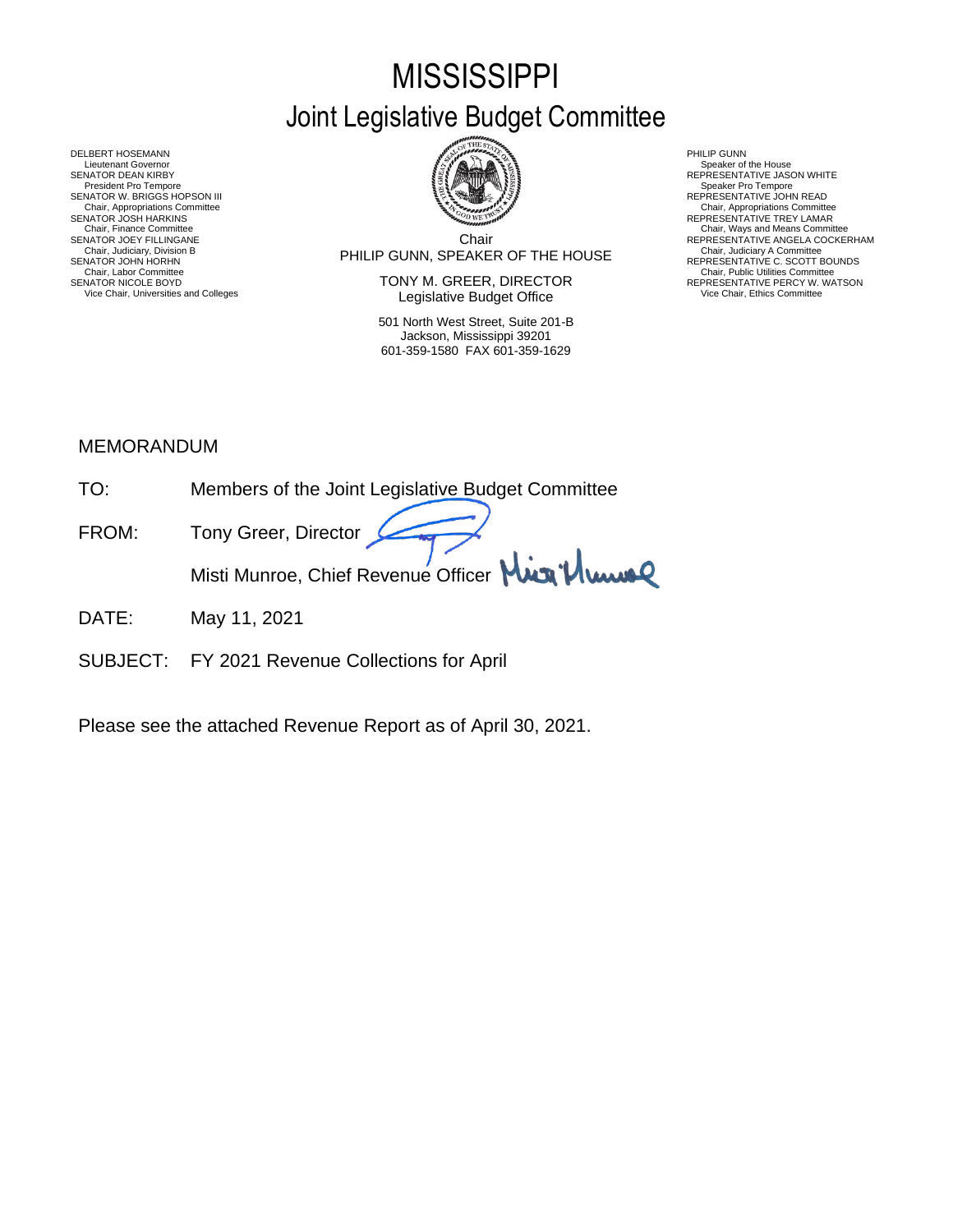





| <b>Source of Revenue Collections</b> | Month*  | <b>FYTD*</b> | Prior<br>Year** |
|--------------------------------------|---------|--------------|-----------------|
| Sales Tax                            | \$47.5  | \$260.6      | \$134.2         |
| Individual Income Tax                | $-32.6$ | 93.4         | 291.1           |
| Corporate Tax                        | 157.4   | 263.1        | 223.4           |
| Use Tax                              | 12.7    | 108.2        | 75.0            |
| <b>Gaming Tax</b>                    | 9.9     | 25.8         | 20.4            |
| <b>Total Collections</b>             | \$212.1 | \$804.2      | \$756.9         |

*\*Figures in millions above or below the Sine Die estimate*

*\*\*Figures in millions above or below the prior year's actual collections*

#### FY 2021

Total revenue collections for the month of April FY 2021 are \$212,138,179 or 28.53% above the sine die revenue estimate. Fiscal YTD revenue collections through April 2021 are \$804,166,758 or 17.69% above the sine die estimate. Fiscal YTD total revenue collections through April 2021 are \$756,875,684 or 16.48% above the prior year's collections. The FY 2021 Sine Die Revenue Estimate is \$5,690,700,000.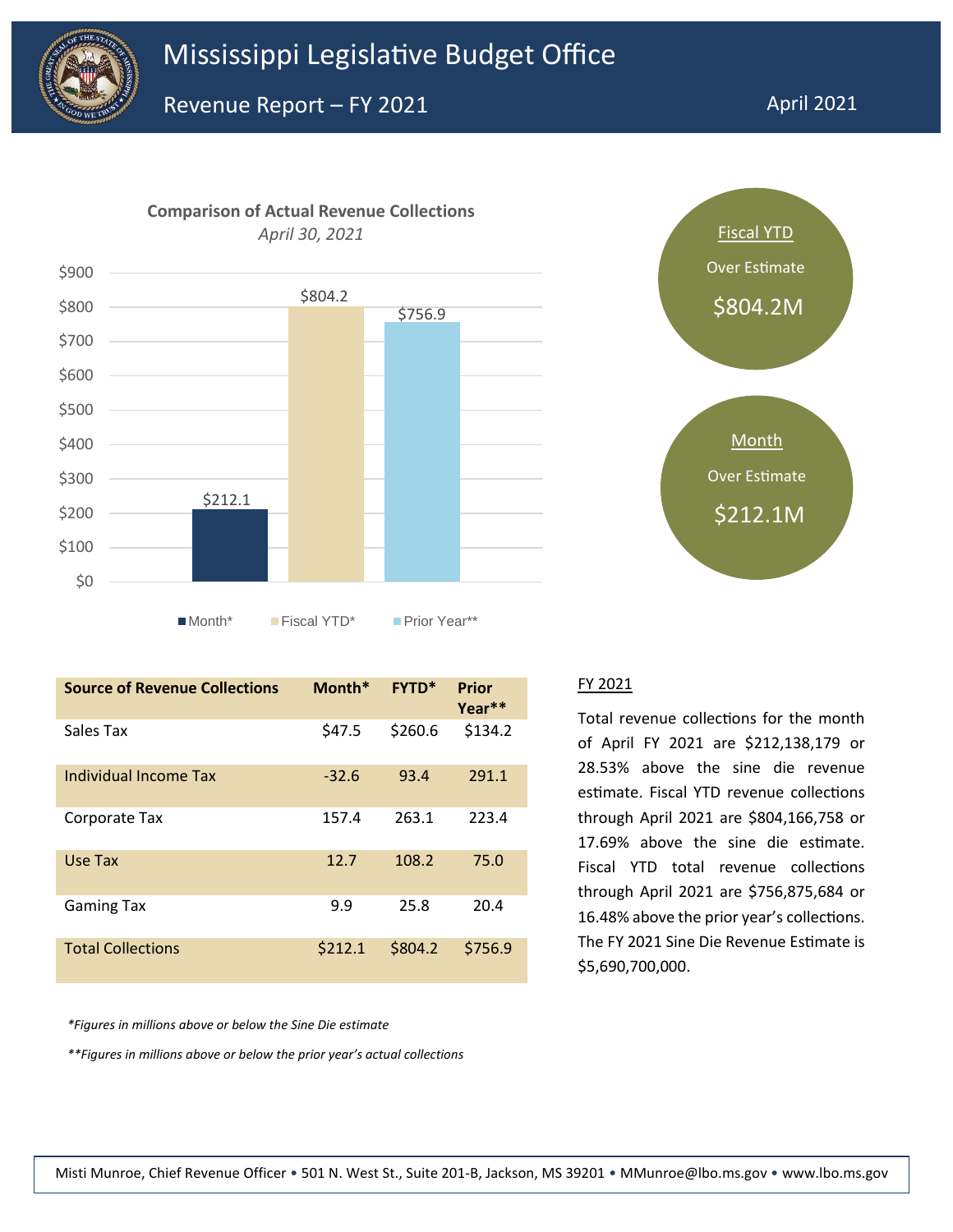### Page 2 Mississippi Revenue Report



### **Comparison of Actual Revenue Collections by Tax Type**

*\*Figures in millions above or below the Sine Die estimate \*\*Figures in millions above or below the prior year's actual collections*

The graph above compares the actual revenue collections to the sine die revenue estimate for each of the main tax revenue sources. The figures reflect the amount the actual collections for Sales, Individual, Corporate, Use and Gaming taxes were above or below the estimate for the month and fiscal year-to-date. The graph also compares fiscal year-todate actual collections to prior year actual collections, as of April 30, 2021.



used to balance the budget. Figures include Attorney General

Settlements for FY 2011 – FY 2020.

**10-Year Historical Revenue Collections by Tax Type**

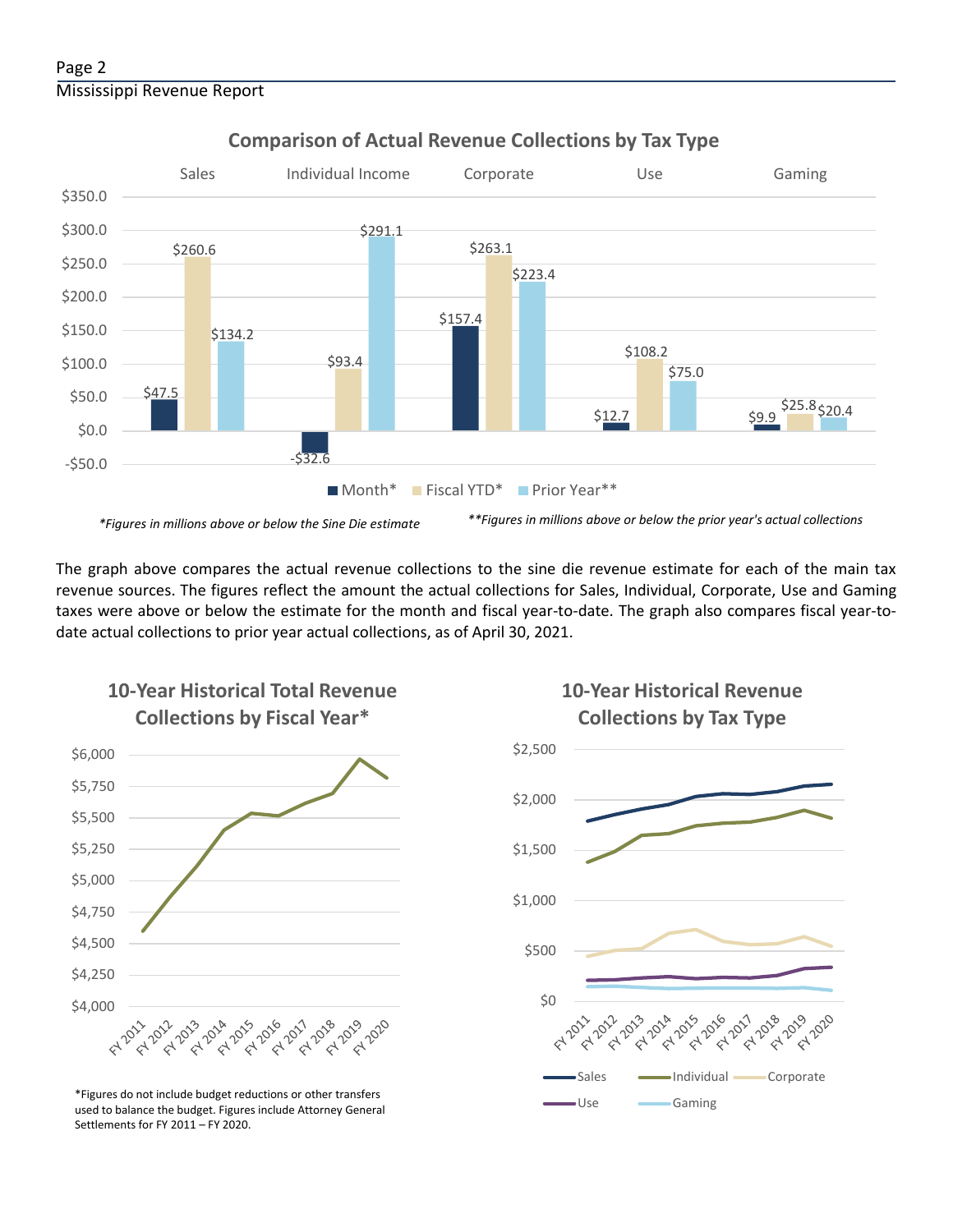#### Page 3

Mississippi Revenue Report

Below is a chart showing FY 2021 year-to-date collections compared to prior year-to-date collections.

|                                        |                      |                      | <b>Over/(Under) Prior Year</b> |           |  |
|----------------------------------------|----------------------|----------------------|--------------------------------|-----------|--|
| <b>Source of Revenue Collections</b>   | FY 2020 July - April | FY 2021 July - April | Amount (\$)                    | % Change  |  |
| Sales Tax                              | \$1,676,519,994      | \$1,810,755,218      | \$134,235,224                  | 8.01%     |  |
| Individual Income Tax                  | 1,412,747,409        | 1,703,872,241        | 291,124,832                    | 20.61%    |  |
| Corporate Income Tax                   | 445,709,245          | 669,150,583          | 223,441,338                    | 50.13%    |  |
| Use Tax                                | 263,490,120          | 338,482,077          | 74,991,957                     | 28.46%    |  |
| Insurance Premium Tax                  | 247,348,008          | 272,592,088          | 25,244,080                     | 10.21%    |  |
| Tobacco, ABC & Beer                    | 210,049,928          | 237,249,038          | 27,199,110                     | 12.95%    |  |
| Oil & Gas Severance                    | 22,093,829           | 14,078,809           | (8,015,020)                    | $-36.28%$ |  |
| <b>Gaming Tax</b>                      | 100,993,460          | 121,370,986          | 20,377,526                     | 20.18%    |  |
| Other Dept. of Revenue                 | 35,157,113           | 34,069,151           | (1,087,963)                    | $-3.09%$  |  |
| Other Than Dept. of Revenue            | 142,051,729          | 144,969,327          | 2,917,598                      | 2.05%     |  |
| Sub-Total                              | 4,556,160,835        | 5,346,589,518        | 790,428,683                    | 17.35%    |  |
| <b>All Other Transfers/Collections</b> | 37,666,438           | 4,113,440            | (33,552,998)                   | $-89.08%$ |  |
| <b>Total</b>                           | \$4,593,827,273      | \$5,350,702,958      | \$756,875,684                  | 16.48%    |  |



## **Economic Statistics**:  **Economic Statistics**:

## Unemployment Rate Unemployment Rate Latest Change Frequency Date Latest Change Frequency Date Mississippi 4.9% 0.1 Monthly Mar-19 Mississippi 6.3% 0.0 Monthly Mar-21 102,397 5.5% Quarterly 2020:Q4 United States 18,794,400 4.3% Quarterly 2020:Q4 Latest 1,122.7 0.3% Monthly Mar-21 Total Private and 888.7 and 19.4% Monthly Mar-21 United States 6.0% -0.2 Monthly Mar-21 GDP (millions) Latest Change\* Frequency Date Mississippi Mississippi Employment (thousands) Change Frequency Date **Total Nonfarm**

\*annualized quarterly growth

#### \*Figures in millions.

April FY 2021 General Fund collections were \$372,806,339 or 63.96% above April FY 2020 actual collections. Sales tax collections for the month of April were above the prior year by \$48.3M. Individual income tax collections for the month of April were above the prior year by \$78.2M. Corporate income tax collections for the month of April were above the prior year by \$191.8M.

For a more detailed listing of revenue collections for the State of Mississippi, please see the attached MS Department of Finance and Administration's monthly Revenue Report.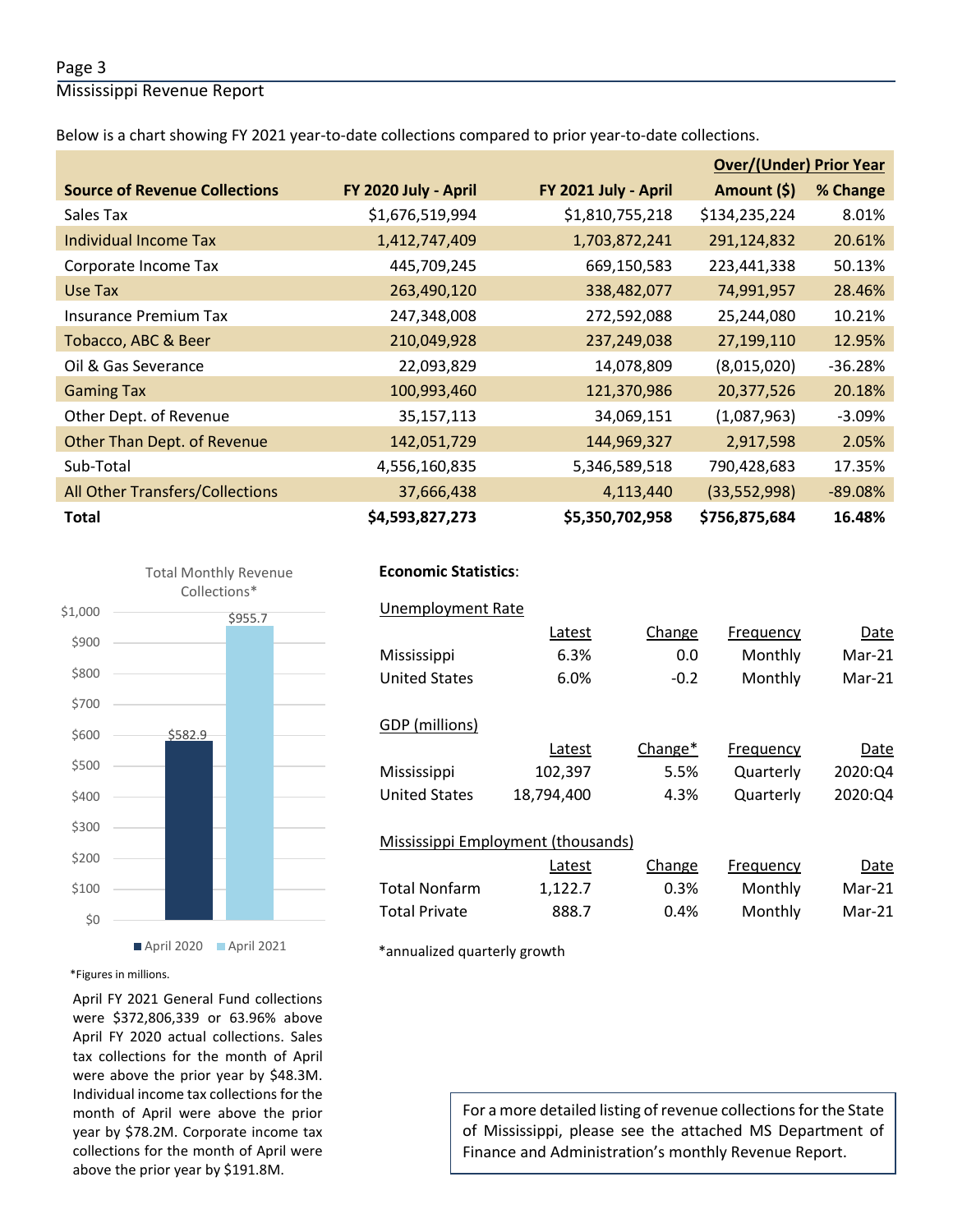## Mississippi Department of Finance and Administration Revenue Report

*As of April 30, 2021*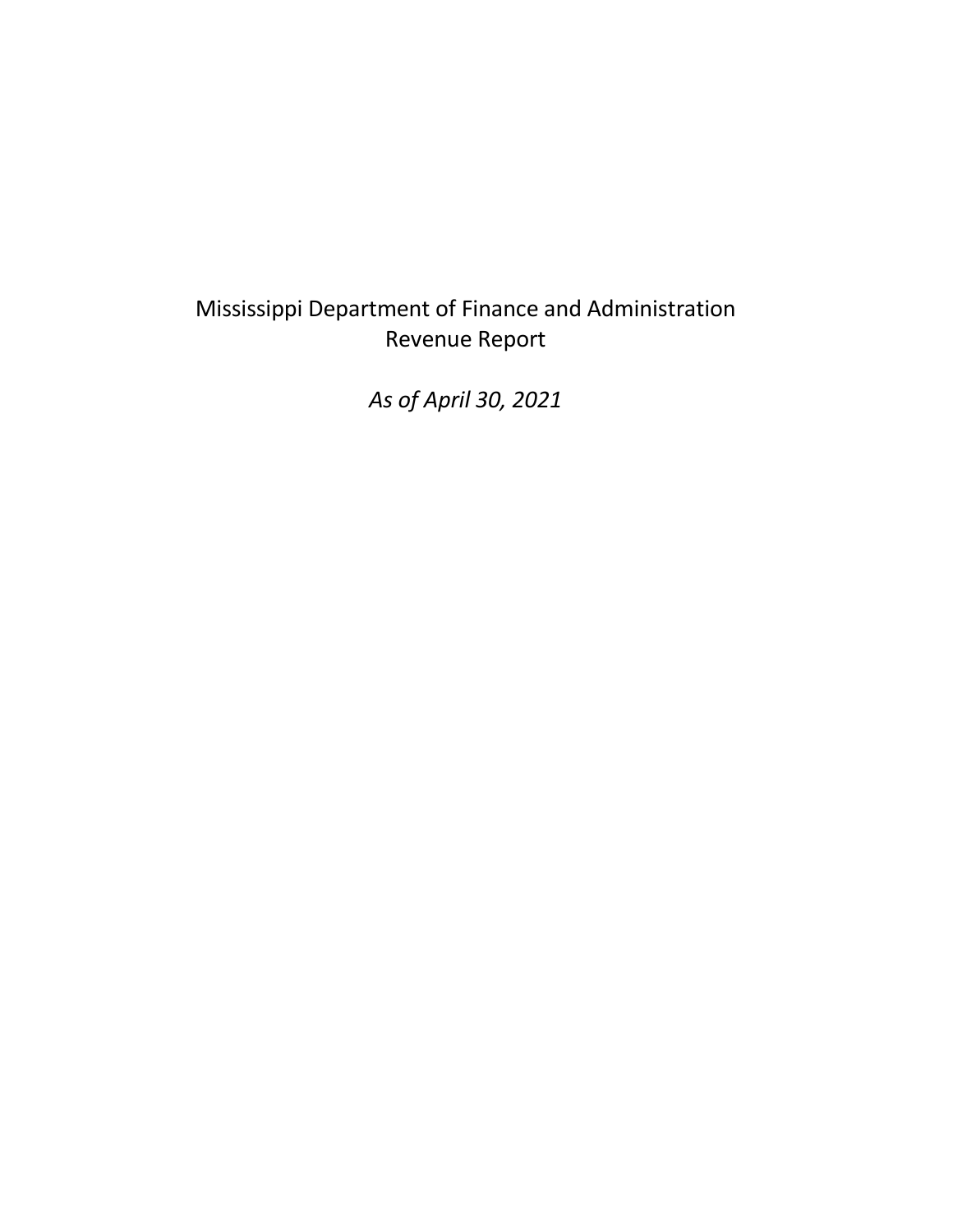#### **FISCAL YEAR 2021**

|                                          | <b>ACTUAL</b><br><b>COLLECTIONS</b> | <b>ACTUAL</b><br><b>COLLECTIONS</b><br>$07 - 01 - 19$ | <b>ESTIMATE</b><br><b>FISCAL YEAR</b> | <b>ESTIMATE</b><br>$07-01-20$ | <b>ACTUAL</b><br><b>COLLECTIONS</b><br>$07 - 01 - 20$ | <b>OVER OR UNDER</b><br><b>ESTIMATE TO DATE</b> |                |
|------------------------------------------|-------------------------------------|-------------------------------------------------------|---------------------------------------|-------------------------------|-------------------------------------------------------|-------------------------------------------------|----------------|
| <b>SOURCE</b>                            | FY 2020                             | $04 - 30 - 20$                                        | 2021                                  | $04 - 30 - 21$                | $04 - 30 - 21$                                        | <b>AMOUNT</b>                                   | <b>PERCENT</b> |
| DEPT. OF REVENUE COLLECTIONS:            |                                     |                                                       |                                       |                               |                                                       |                                                 |                |
| <b>SALES TAX (NET)</b>                   | <sup>\$</sup><br>2,156,122,116 \$   | 1,676,519,994 \$                                      | 2,002,600,000 \$                      | 1,550,190,000 \$              | 1,810,755,218 \$                                      | 260, 565, 218                                   | 16.81%         |
| <b>INDIVIDUAL INCOME TAX</b>             | 1,819,610,333                       | 1,412,747,409                                         | 2,005,000,000                         | 1,610,500,000                 | 1,703,872,241                                         | 93,372,241                                      | 5.80%          |
| <b>CORPORATE INCOME TAX</b>              | 548,728,829                         | 445,709,245                                           | 480,700,000                           | 406,010,000                   | 669,150,583                                           | 263,140,583                                     | 64.81%         |
| <b>USE TAX</b>                           | 339,863,553                         | 263,490,120                                           | 288,400,000                           | 230,290,000                   | 338,482,077                                           | 108,192,077                                     | 46.98%         |
| <b>INSURANCE PREMIUM TAX</b>             | 312,762,228                         | 247,348,008                                           | 320,400,000                           | 259,810,000                   | 272,592,088                                           | 12,782,088                                      | 4.92%          |
| TOBACCO TAX                              | 139,206,037                         | 115,654,609                                           | 133,700,000                           | 110,980,000                   | 121,936,461                                           | 10,956,461                                      | 9.87%          |
| <b>ABC DIVISION</b>                      | 88,622,555                          | 71,582,267                                            | 90,800,000                            | 75,285,000                    | 91,010,830                                            | 15,725,830                                      | 20.89%         |
| BEER AND WINE TAX                        | 27,727,976                          | 22,813,052                                            | 29,000,000                            | 23,906,000                    | 24,301,747                                            | 395,747                                         | 1.66%          |
| OIL SEVERANCE TAX                        | 21,213,506                          | 20,444,575                                            | 20,200,000                            | 16,830,000                    | 12,632,183                                            | (4,197,817)                                     | $-24.94%$      |
| NATURAL GAS SEVERANCE TAX                | 1,775,004                           | 1,649,254                                             | 1,800,000                             | 1,500,000                     | 1,446,626                                             | (53, 374)                                       | $-3.56%$       |
| <b>AUTO TAG FEES</b>                     | 13,532,878                          | 11,515,205                                            | 11,500,000                            | 9,200,000                     | 10,529,159                                            | 1,329,159                                       | 14.45%         |
| <b>INSTALLMENT LOAN TAX</b>              | 12,163,289                          | 11,773,120                                            | 12,200,000                            | 11,503,000                    | 12,136,626                                            | 633,626                                         | 5.51%          |
| PAYMENT IN LIEU OF TAX                   | 1,200,000                           | 1,200,000                                             | 1,200,000                             | 1,200,000                     | 1,200,000                                             | $\mathbf{0}$                                    | $0.00\%$       |
| <b>MISCELLANEOUS</b>                     | 11,235,302                          | 10,668,786                                            | 11,600,000                            | 10,971,000                    | 10,203,365                                            | (767, 636)                                      | $-7.00\%$      |
| <b>GAMING FEES &amp; TAXES</b>           | 110,694,305                         | 100,993,460                                           | 114,300,000                           | 95,600,000                    | 121,370,986                                           | 25,770,986                                      | 26.96%         |
| <b>TOTAL DEPT. OF REVENUE:</b>           | 5,604,457,913                       | 4,414,109,106                                         | 5,523,400,000                         | 4,413,775,000                 | 5,201,620,191                                         | 787,845,191                                     | 17.85%         |
| OTHER THAN DEPT. OF REVENUE COLLECTIONS: |                                     |                                                       |                                       |                               |                                                       |                                                 |                |
| <b>INTEREST ON INVESTMENTS</b>           | 29,331,625                          | 26,150,634                                            | 14,500,000                            | 11,733,200                    | 11,491,465                                            | (241, 735)                                      | $-2.06%$       |
| <b>HIGHWAY SAFETY PATROL</b>             | 18,430,959                          | 15,517,167                                            | 18,700,000                            | 15,600,000                    | 16,204,473                                            | 604,473                                         | 3.87%          |
| <b>INSURANCE TAX</b>                     | 28,925,611                          | 24,396,062                                            | 29,200,000                            | 24,022,000                    | 31,873,253                                            | 7,851,253                                       | 32.68%         |
| LICENSES, FEES, PERMITS                  | 51,188,639                          | 38,586,041                                            | 52,000,000                            | 37,173,000                    | 49,576,089                                            | 12,403,089                                      | 33.37%         |
| <b>CRIME TAX/ASSESSMENT</b>              | 37,173,545                          | 31,218,163                                            | 43,500,000                            | 35,646,000                    | 29,455,630                                            | (6,190,370)                                     | $-17.37%$      |
| <b>MISCELLANEOUS</b>                     | 2,384,485                           | 1,522,214                                             | 2,400,000                             | 1,907,000                     | 1,883,190                                             | (23, 810)                                       | $-1.25%$       |
| <b>GAMING FEES &amp; TAXES</b>           | 5,184,698                           | 4,661,449                                             | 7,000,000                             | 6,680,000                     | 4,485,227                                             | (2, 194, 773)                                   | $-32.86%$      |
| TOTAL OTHER THAN DOR:                    | 172,619,561                         | 142,051,729                                           | 167,300,000                           | 132,761,200                   | 144,969,327                                           | 12,208,127                                      | 9.20%          |
| <b>TOTAL GF - (Sine Die) COLLECTIONS</b> | 5,777,077,474                       | 4,556,160,835                                         | 5,690,700,000                         | 4,546,536,200                 | 5,346,589,518                                         | 800,053,318                                     | 17.60%         |
| SETTLEMENTS/OTHER                        | 36,481,061                          | 36,481,061                                            | $\Omega$                              | $\Omega$                      | 4,113,440                                             | 4,113,440                                       | 100.00%        |
| <b>WCSR TRANSFER IN</b>                  | $\theta$                            | $\Omega$                                              |                                       |                               | 0                                                     | $\theta$                                        | $0.00\%$       |
| OTHER NON BUDGET TRANSFER IN             | 3,569,628                           | 1,185,377                                             |                                       |                               |                                                       |                                                 | $0.00\%$       |
| TRANSFER IN (BUD RED)                    | $\Omega$                            | $\Omega$                                              |                                       |                               |                                                       |                                                 | $0.00\%$       |
| OTHER BUDGETED GF COLLECTIONS            |                                     |                                                       |                                       |                               |                                                       |                                                 | $0.00\%$       |
| <b>TOTAL GENERAL FUND:</b>               | 5,817,128,163 \$<br>\$.             | 4,593,827,273 \$                                      | 5,690,700,000 \$                      | 4.546.536.200 \$              | 5.350.702.958 \$                                      | 804.166.758                                     | 17.69%         |

**STATE OF MISSISSIPPI**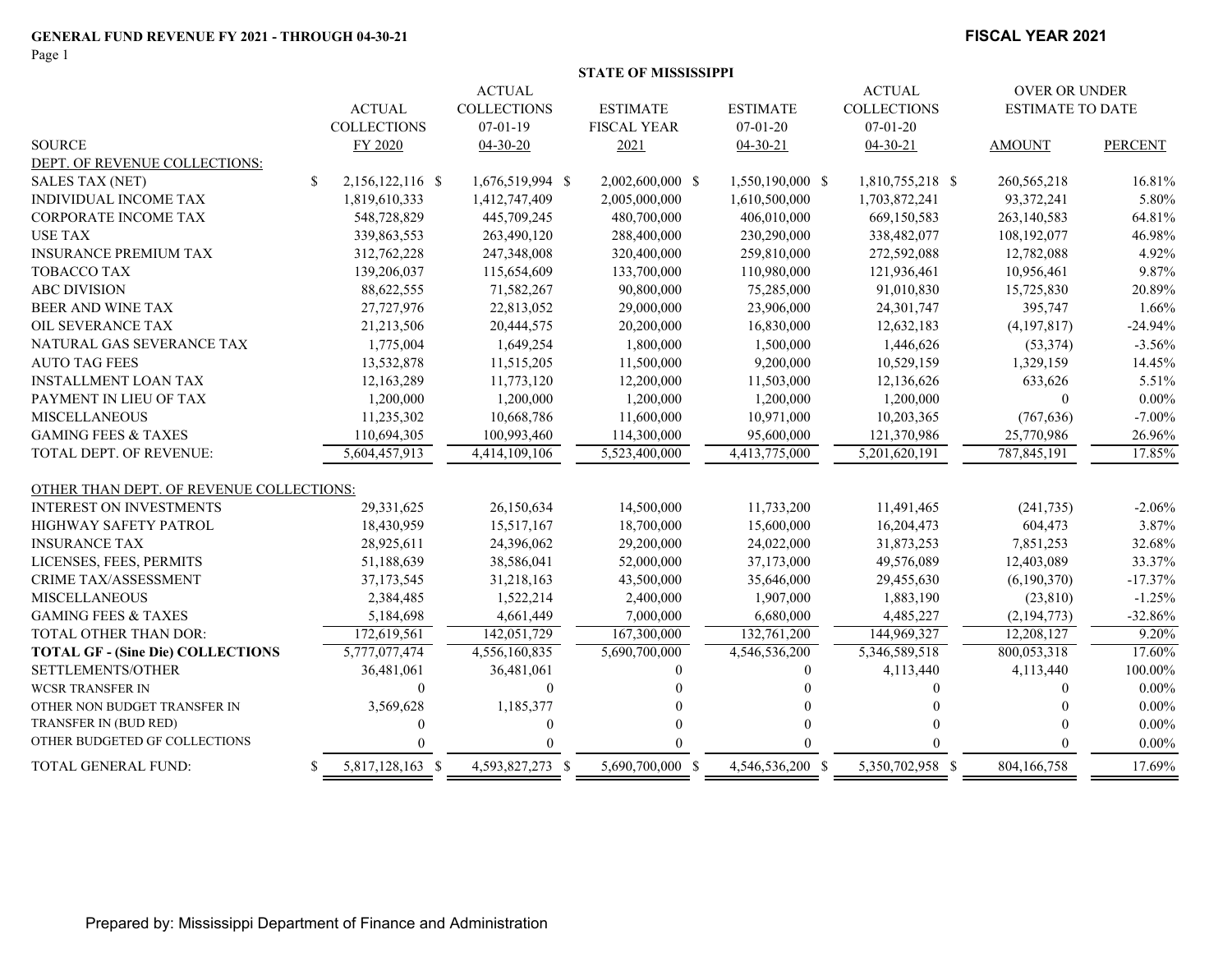#### **GENERAL FUND REVENUE FY 2021 - THROUGH 04-30-21 COMPARISON TO PRIOR YEAR COLLECTIONS**

Page 2

|                                          |    |                |                | $07-01-19$       | $07 - 01 - 20$             | <b>INCREASE OR DECREASE</b> |                |
|------------------------------------------|----|----------------|----------------|------------------|----------------------------|-----------------------------|----------------|
|                                          |    | April          | April          | <b>TO</b>        | <b>TO</b>                  | OVER OR UNDER PRIOR YEAR    |                |
| <b>SOURCE</b>                            |    | 2020           | 2021           | $04 - 30 - 20$   | $04 - 30 - 21$             | <b>AMOUNT</b>               | <b>PERCENT</b> |
| DEPT. OF REVENUE COLLECTIONS:            |    |                |                |                  |                            |                             |                |
| SALES TAX (NET)                          | \$ | 180,057,807 \$ | 228,397,577 \$ | 1,676,519,994 \$ | 1,810,755,218 \$           | 134,235,224                 | 8.01%          |
| <b>INDIVIDUAL INCOME TAX</b>             |    | 163,280,240    | 241,458,273    | 1,412,747,409    | 1,703,872,241              | 291,124,833                 | 20.61%         |
| CORPORATE INCOME TAX                     |    | 86,904,772     | 278,693,314    | 445,709,245      | 669,150,583                | 223,441,338                 | 50.13%         |
| <b>USE TAX</b>                           |    | 28,655,927     | 39,269,375     | 263,490,120      | 338,482,077                | 74,991,956                  | 28.46%         |
| <b>INSURANCE PREMIUM TAX</b>             |    | 82,072,580     | 92,382,330     | 247,348,008      | 272,592,088                | 25,244,080                  | 10.21%         |
| <b>TOBACCO TAX</b>                       |    | 12,364,448     | 14,262,613     | 115,654,609      | 121,936,461                | 6,281,852                   | 5.43%          |
| <b>ABC DIVISION</b>                      |    | 7,498,644      | 11,899,404     | 71,582,267       | 91,010,830                 | 19,428,563                  | 27.14%         |
| BEER AND WINE TAX                        |    | 2,550,315      | 2,566,259      | 22,813,052       | 24,301,747                 | 1,488,695                   | 6.53%          |
| OIL SEVERANCE TAX                        |    | 1,016,079      | 1,758,492      | 20,444,575       | 12,632,183                 | (7,812,392)                 | $-38.21%$      |
| NATURAL GAS SEVERANCE TAX                |    | 82,028         | 221,963        | 1,649,254        | 1,446,626                  | (202, 628)                  | $-12.29%$      |
| <b>AUTO TAG FEES</b>                     |    | 996,675        | 912,343        | 11,515,205       | 10,529,159                 | (986, 047)                  | $-8.56%$       |
| <b>INSTALLMENT LOAN TAX</b>              |    | 2,420,936      | 2,917,142      | 11,773,120       | 12,136,626                 | 363,506                     | 3.09%          |
| PAYMENT IN LIEU OF TAX                   |    | $\Omega$       | $\theta$       | 1,200,000        | 1,200,000                  | $\theta$                    | $0.00\%$       |
| <b>MISCELLANEOUS</b>                     |    | 328,594        | 321,366        | 10,668,786       | 10,203,365                 | (465, 421)                  | $-4.36%$       |
| <b>GAMING FEES &amp; TAXES</b>           |    | 149,496        | 19,868,385     | 100,993,460      | 121,370,986                | 20,377,526                  | 20.18%         |
| TOTAL DEPT. OF REVENUE:                  |    | 568,378,541    | 934,928,836    | 4,414,109,106    | $\overline{5,201,620,191}$ | 787,511,085                 | 17.84%         |
| OTHER THAN DEPT. OF REVENUE COLLECTIONS: |    |                |                |                  |                            |                             |                |
| <b>INTEREST ON INVESTMENTS</b>           |    | 1,843,512      | 1,609,019      | 26,150,634       | 11,491,465                 | (14,659,169)                | $-56.06%$      |
| HIGHWAY SAFETY PATROL                    |    | 1,062,417      | 1,773,528      | 15,517,167       | 16,204,473                 | 687,306                     | 4.43%          |
| <b>INSURANCE TAX</b>                     |    | 1,421,882      | 2,739,086      | 24,396,062       | 31,873,253                 | 7,477,191                   | 30.65%         |
| LICENSES, FEES, PERMITS                  |    | 7,131,562      | 10,144,077     | 38,586,041       | 49,576,089                 | 10,990,048                  | 28.48%         |
| CRIME TAX/ASSESSMENT                     |    | 3,078,995      | 3,369,555      | 31,218,163       | 29,455,630                 | (1,762,533)                 | $-5.65%$       |
| <b>MISCELLANEOUS</b>                     |    | 33,431         | 163,879        | 1,522,214        | 1,883,190                  | 360,977                     | 23.71%         |
| <b>GAMING FEES &amp; TAXES</b>           |    | (55,500)       | 973,200        | 4,661,449        | 4,485,227                  | (176, 221)                  | $-3.78%$       |
| <b>TOTAL OTHER THAN:</b>                 |    | 14,516,300     | 20,772,344     | 142,051,729      | 144,969,327                | 2,917,598                   | 2.05%          |
| <b>TOTAL GF - (Sine Die) COLLECTIONS</b> |    | 582,894,840    | 955,701,179    | 4,556,160,835    | 5, 346, 589, 518           | 790,428,683                 | 17.35%         |
| SETTLEMENTS/OTHER                        |    |                | $\Omega$       | 36,481,061       | 4,113,440                  | (32, 367, 622)              | $-88.72%$      |
| <b>WCSR TRANSFER IN</b>                  |    |                | 0              | $\boldsymbol{0}$ | 0                          | $\Omega$                    | $0.00\%$       |
| OTHER NON BUDGET TRANSFER IN             |    |                | $\Omega$       | 1,185,377        |                            | (1, 185, 377)               | $-100.00\%$    |
| TRANSFER IN (BUD RED)                    |    |                | $\theta$       | $\boldsymbol{0}$ |                            | $\theta$                    | $0.00\%$       |
| OTHER BUDGETED GF COLLECTIONS            |    |                | $\Omega$       | $\Omega$         |                            | $\Omega$                    | $0.00\%$       |
| TOTAL GENERAL FUND:                      | \$ | 582,894,840 \$ | 955,701,179 \$ | 4,593,827,273 \$ | 5,350,702,958 \$           | 756,875,684                 | 16.48%         |